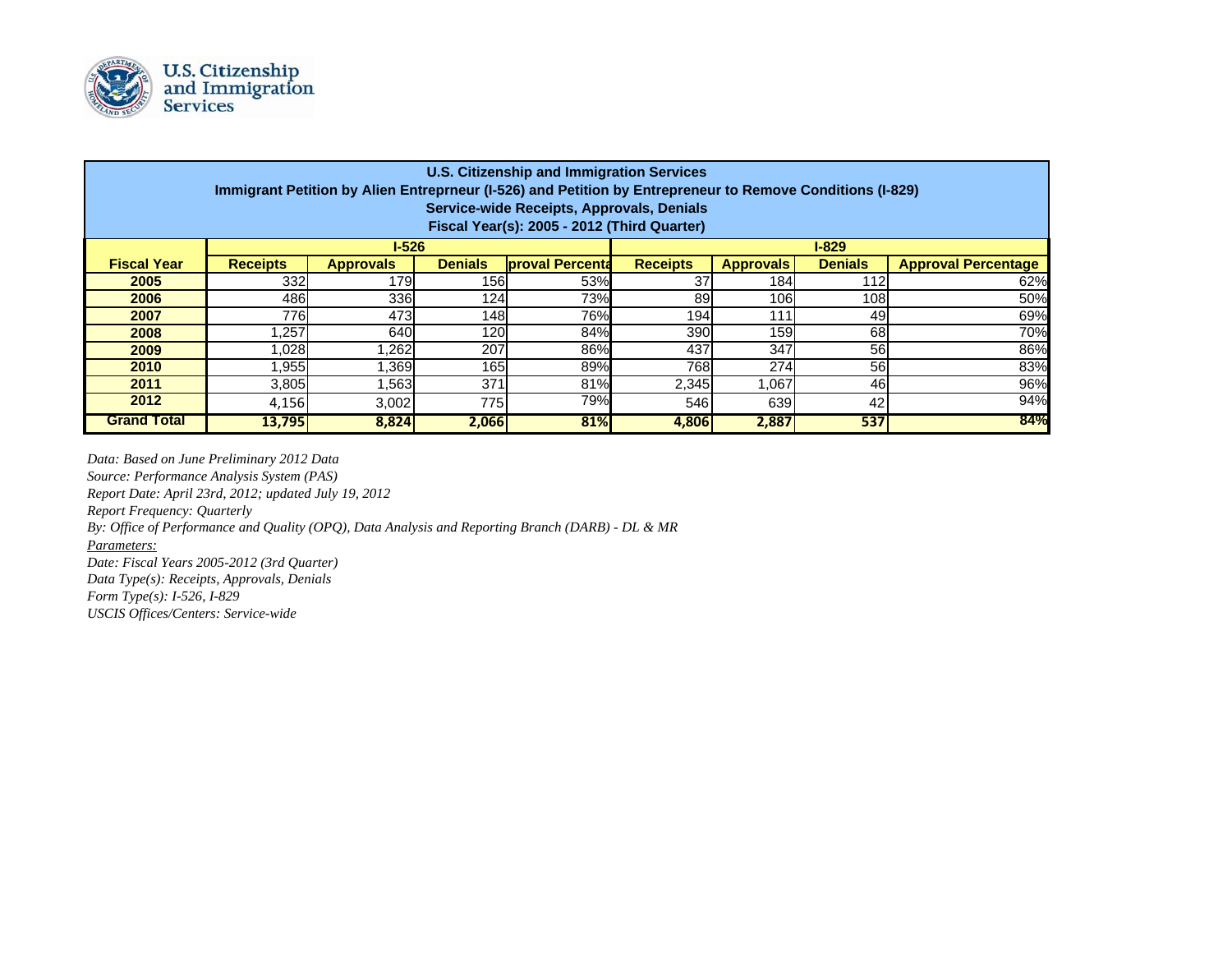

*Data: Based on June Preliminary 2012 Data Source: Performance Analysis System (PAS) Report Date: April 23rd, 2012 updated July 23rd, 2012 Report Frequency: Quarterly By: Office of Performance and Quality (OPQ), Data Analysis and Reporting Branch (DARB) - DL Parameters: Date: Fiscal Years 2005-2012 (3rd Quarter) Data Type(s): Receipts, Approvals, Denials Form Type(s): I-526 USCIS Offices/Centers: Service-wide*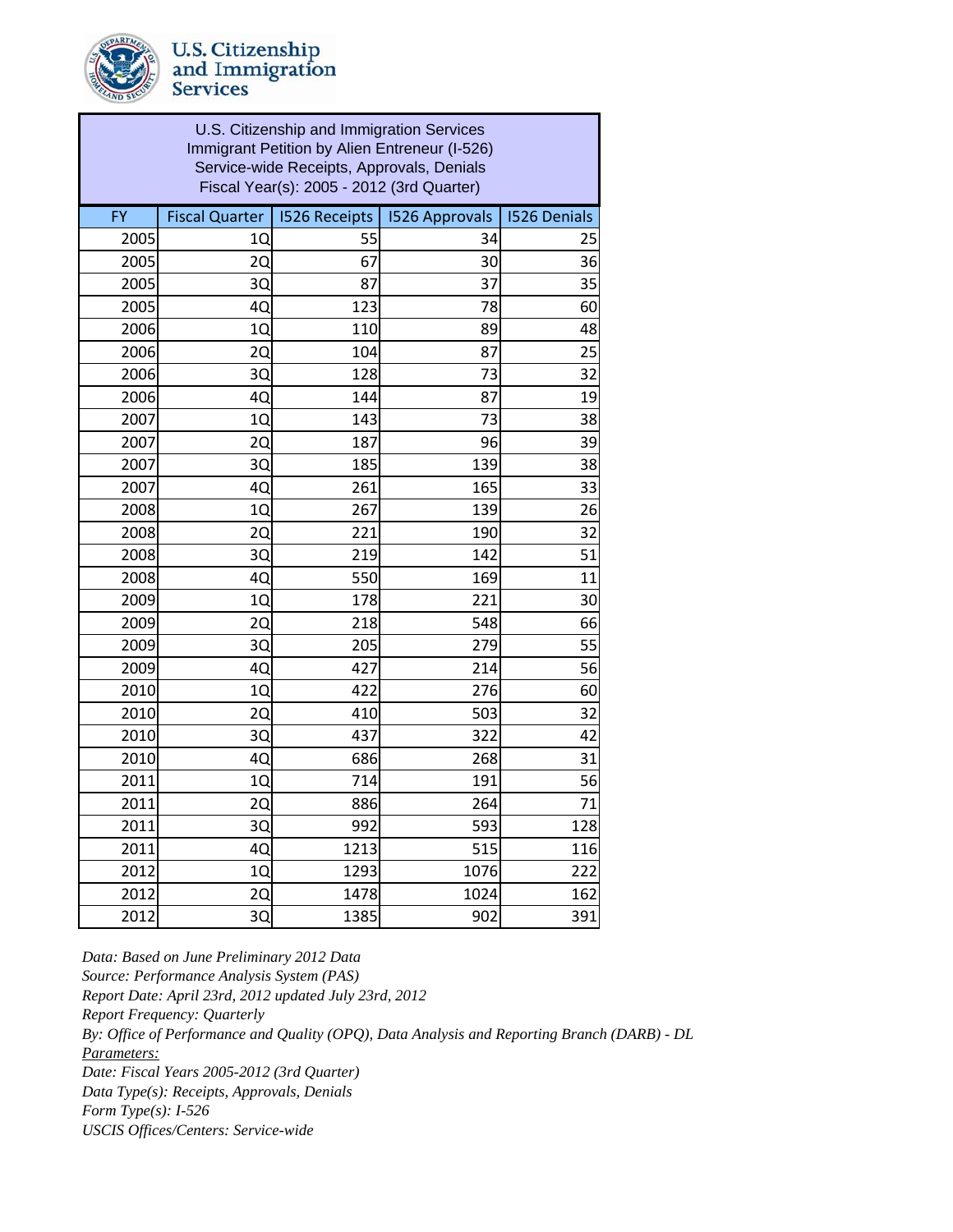

## I‐526 Receipts, Approvals, and Denials FY2005‐2012 3rd Quarter



*Data: Based on June Preliminary 2012 Data Source: Performance Analysis System (PAS) Report Date: April 23rd, 2012 updated July 23rd, 2012 Report Frequency: Quarterly By: Office of Performance and Quality (OPQ), Data Analysis and Reporting Branch (DARB) - DL Parameters:Date: Fiscal Years 2005-2012 (3rd Quarter) Data Type(s): Receipts, Approvals, Denials Form Type(s): I-526 USCIS Offices/Centers: Service-wide*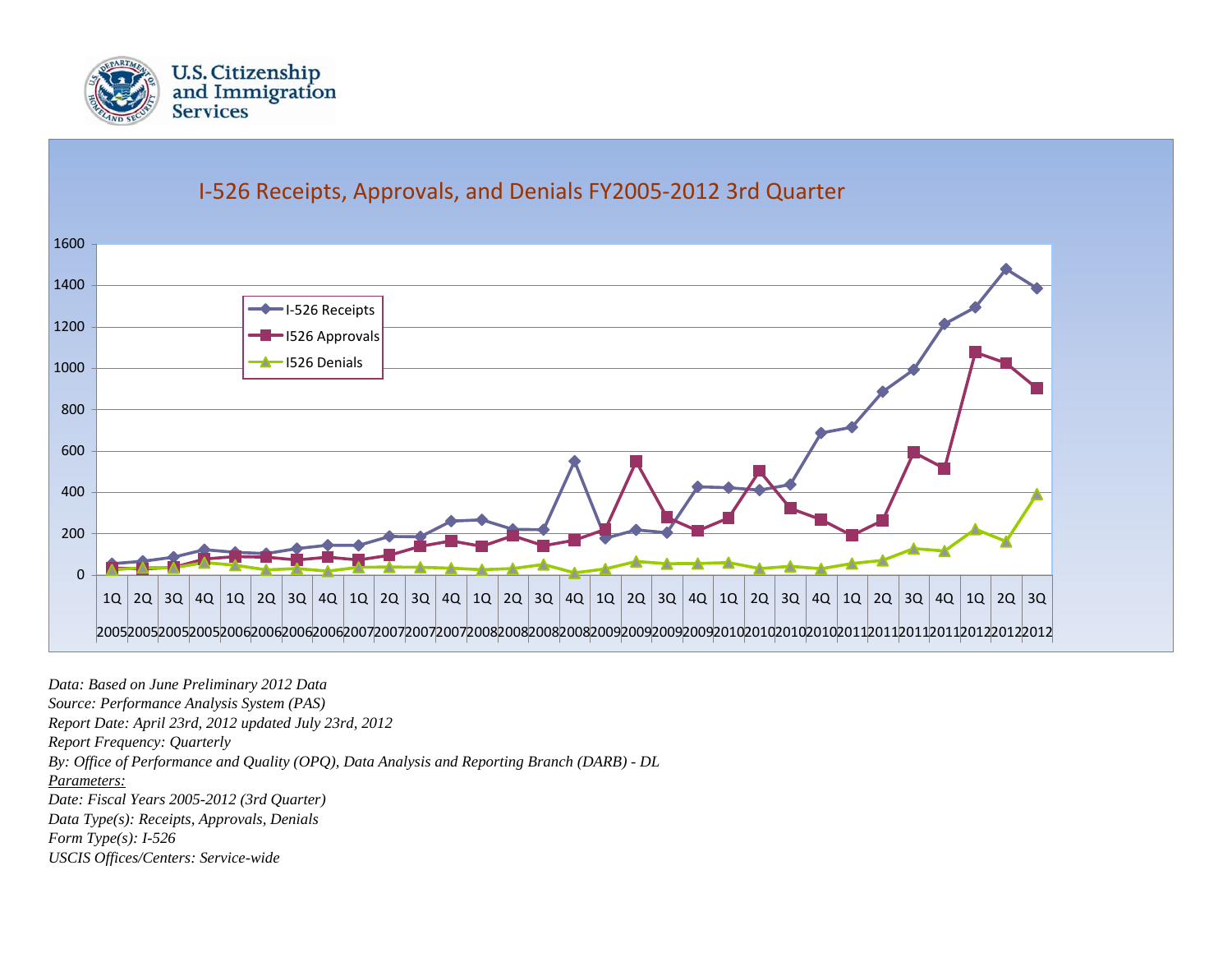| U.S. Citizenship and Immigration Services<br>Petition by Entrepreneur to Remove Conditions (I-829)<br>Service-wide Receipts, Approvals, Denials<br>Fiscal Year(s): 2005 - 2012 (3rd Quarter) |                       |                      |                       |                     |  |
|----------------------------------------------------------------------------------------------------------------------------------------------------------------------------------------------|-----------------------|----------------------|-----------------------|---------------------|--|
| <b>FY</b>                                                                                                                                                                                    | <b>Fiscal Quarter</b> | <b>I829 Receipts</b> | <b>1829 Approvals</b> | <b>1829 Denials</b> |  |
| 2005                                                                                                                                                                                         | 1Q                    | 8                    | 41                    | 46                  |  |
| 2005                                                                                                                                                                                         | 2Q                    | 17                   | 110                   | 50                  |  |
| 2005                                                                                                                                                                                         | 3Q                    | 8                    | 11                    | 14                  |  |
| 2005                                                                                                                                                                                         | 4Q                    | 4                    | 22                    | $\overline{c}$      |  |
| 2006                                                                                                                                                                                         | 10                    | 15                   | 2                     | 6                   |  |
| 2006                                                                                                                                                                                         | 2Q                    | 13                   | 11                    | 52                  |  |
| 2006                                                                                                                                                                                         | 3Q                    | 22                   | 29                    | 7                   |  |
| 2006                                                                                                                                                                                         | 4Q                    | 39                   | 64                    | 43                  |  |
| 2007                                                                                                                                                                                         | 1Q                    | 33                   | 27                    | 10                  |  |
| 2007                                                                                                                                                                                         | 2Q                    | 54                   | 27                    | 11                  |  |
| 2007                                                                                                                                                                                         | 3Q                    | 44                   | 42                    | 17                  |  |
| 2007                                                                                                                                                                                         | 40                    | 63                   | 15                    | 11                  |  |
| 2008                                                                                                                                                                                         | 1Q                    | 60                   | 24                    | 9                   |  |
| 2008                                                                                                                                                                                         | 20                    | 51                   | 13                    | 22                  |  |
| 2008                                                                                                                                                                                         | 3Q                    | 136                  | 90                    | 32                  |  |
| 2008                                                                                                                                                                                         | 4Q                    | 143                  | 32                    | 5                   |  |
| 2009                                                                                                                                                                                         | 1Q                    | 111                  | 43                    | 11                  |  |
| 2009                                                                                                                                                                                         | 2Q                    | 63                   | 99                    | 18                  |  |
| 2009                                                                                                                                                                                         | 3Q                    | 132                  | 108                   | 11                  |  |
| 2009                                                                                                                                                                                         | 4Q                    | 131                  | 97                    | 16                  |  |
| 2010                                                                                                                                                                                         | 10                    | 126                  | 34                    | 10                  |  |
| 2010                                                                                                                                                                                         | 2Q                    | 185                  | 79                    | 9                   |  |
| 2010                                                                                                                                                                                         | 3Q                    | 236                  | 91                    | 21                  |  |
| 2010                                                                                                                                                                                         | 4Q                    | 221                  | 70                    | 16                  |  |
| 2011                                                                                                                                                                                         | 1Q                    | 531                  | 39                    | 13                  |  |
| 2011                                                                                                                                                                                         | 2Q                    | 619                  | 130                   | 13                  |  |
| 2011                                                                                                                                                                                         | 3Q                    | 603                  | 270                   | 8                   |  |
| 2011                                                                                                                                                                                         | 4Q                    | 592                  | 628                   | 12                  |  |
| 2012                                                                                                                                                                                         | 1Q                    | 250                  | 144                   | 11                  |  |
| 2012                                                                                                                                                                                         | 2Q                    | 125                  | 378                   | 13                  |  |
| 2012                                                                                                                                                                                         | 3Q                    | 171                  | 117                   | 18                  |  |
|                                                                                                                                                                                              |                       |                      |                       |                     |  |

*Data: Based on June Preliminary 2012 Data Source: Performance Analysis System (PAS) Report Date: April 23rd, 2012 Updated July 23rd, 2012 Report Frequency: Quarterly Parameters: Date: Fiscal Years 2005-2012 (3rd Quarter) Data Type(s): Receipts, Approvals, Denials Form Type(s): I-829 USCIS Offices/Centers: Service-wide By: Office of Performance and Quality (OPQ), Data Analysis and Reporting Branch (DARB) - DL*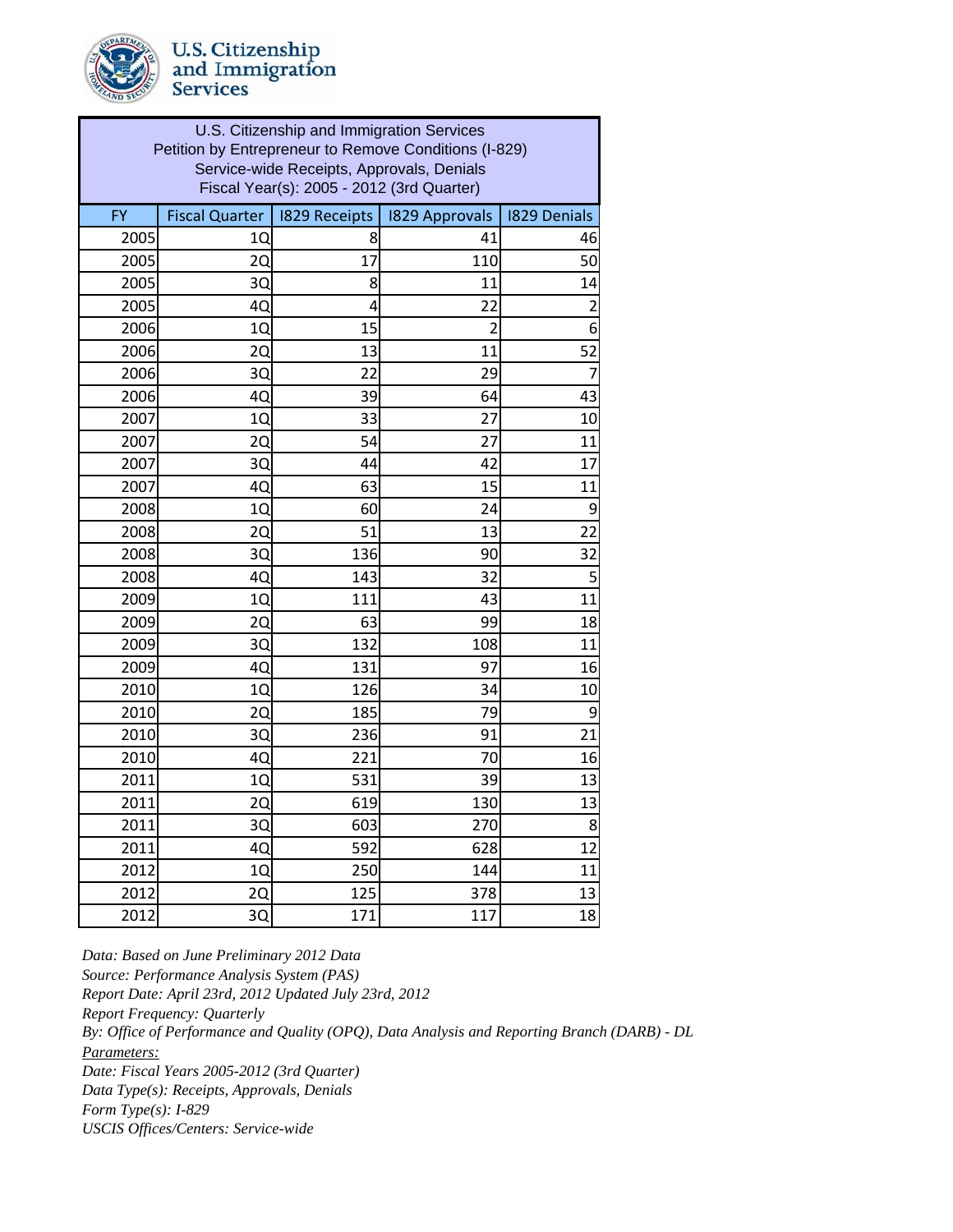



*Report Date: April 23rd, 2012 Updated July 23rd, 2012*

*Report Frequency: Quarterly*

*By: Office of Performance and Quality (OPQ), Data Analysis and Reporting Branch (DARB) - DL*

*Parameters:*

*Date: Fiscal Years 2005-2012 (3rd Quarter)*

*Data Type(s): Receipts, Approvals, Denials*

*Form Type(s): I-829*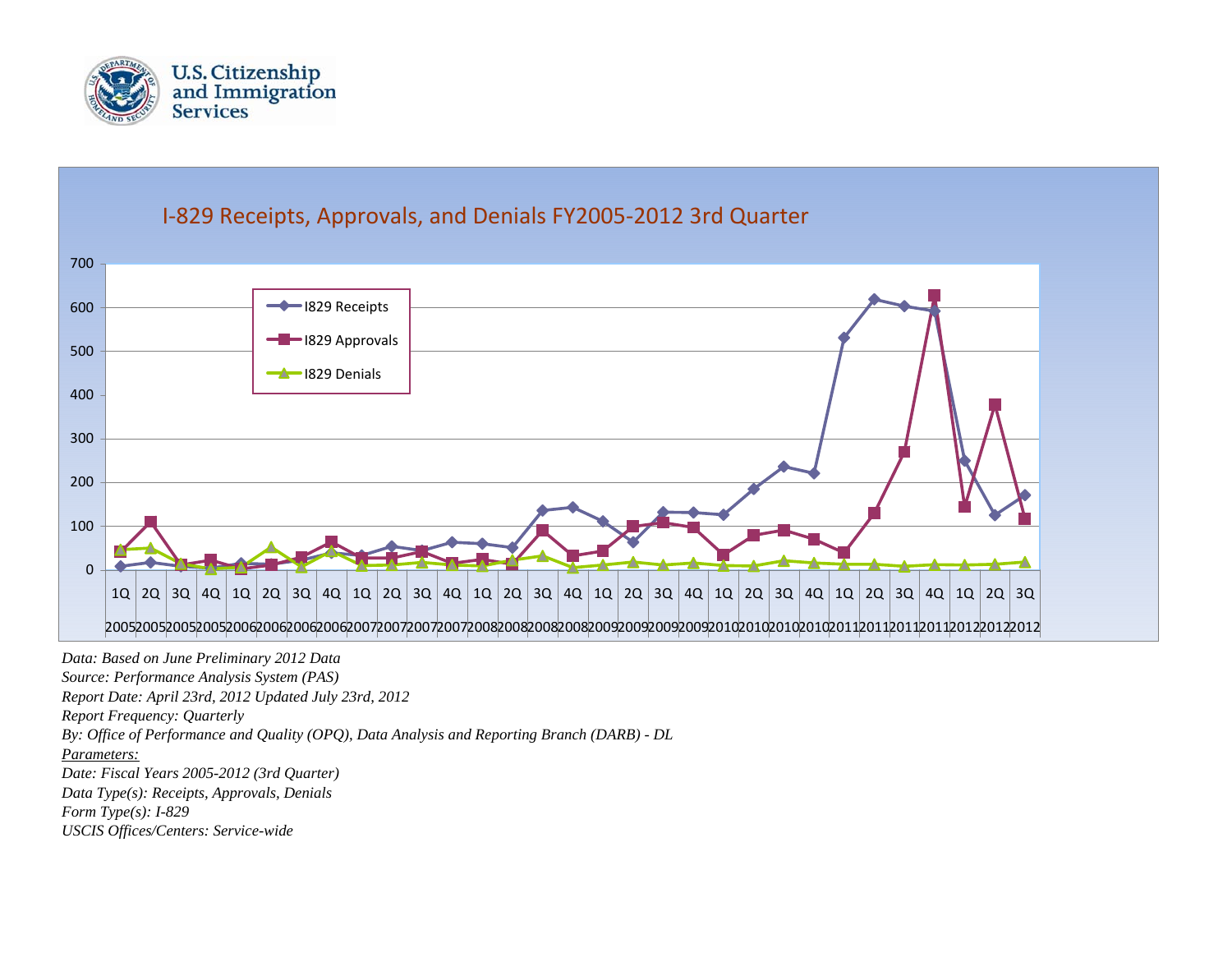

U.S. Citizenship and Immigration Services Number of Approved EB5 Regional Centers Fiscal Year(s): 2007 - 2012

| FY07               |     |
|--------------------|-----|
| FY08               | 25  |
| <b>FY09</b>        | 72  |
| <b>FY10</b>        | 114 |
| FY <sub>11</sub>   | 174 |
| $\overline{FY}$ 12 | 209 |

*Source: ICLAIMS California Service Center*

*Report Date: April 23rd, 2012 updated July 23rd, 2012*

*Report Frequency: Quarterly*

*By: Office of Performance and Quality (OPQ), Data Analysis and Reporting Branch (DARB) - DL*

*Parameters:*

*Date: Fiscal Years 2007-2012 (1st Quarter)*

*Data Type(s): Number of Regional Center approved for EB-5*

*Form Type(s): I-526, I-829*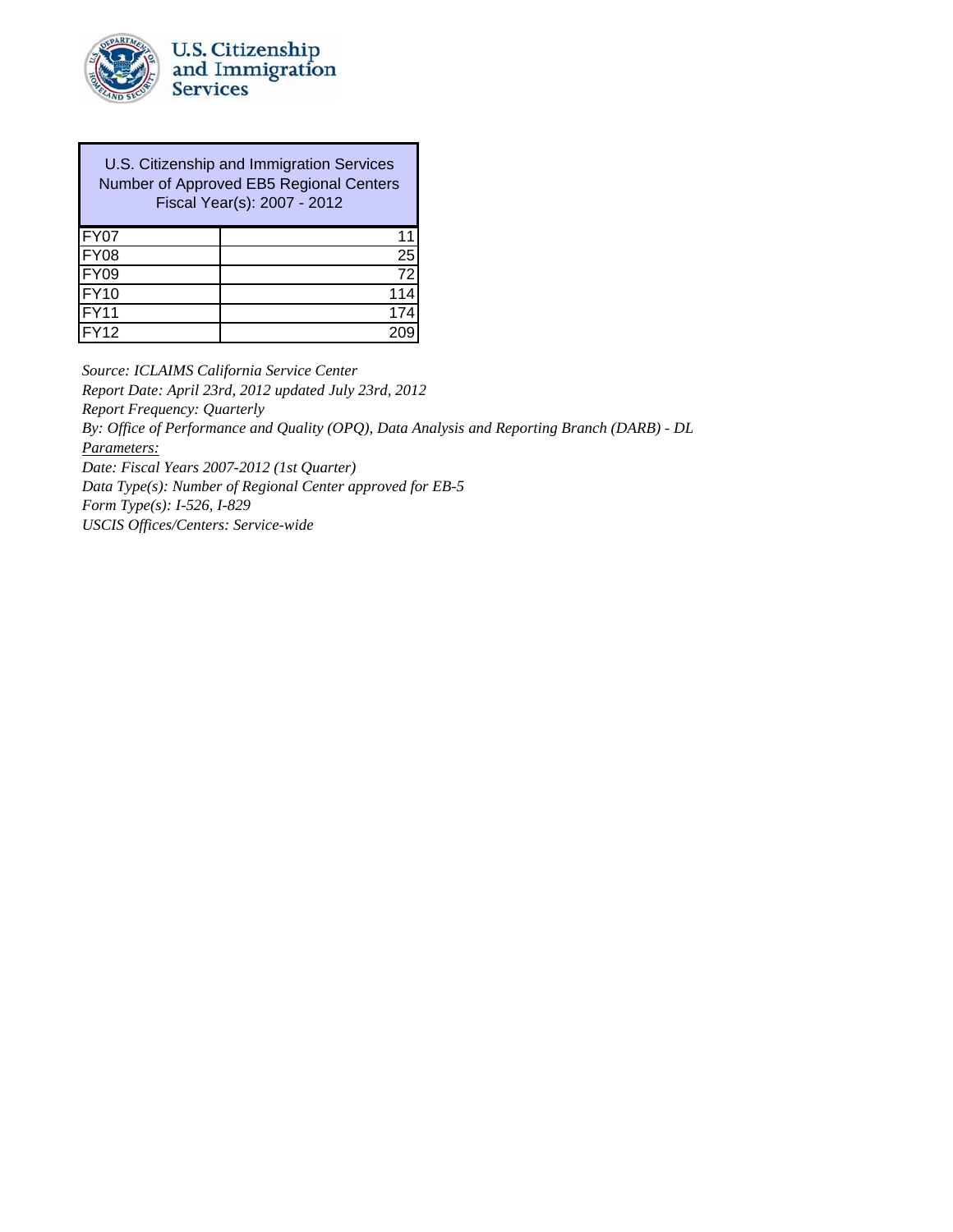

| U.S. Citizenship and Immigration Services<br>Form I-924 Combined Initial and Amendment Applications<br>Service-wide Receipts, Approvals, Denials |     |      |                                                                |    |  |  |
|--------------------------------------------------------------------------------------------------------------------------------------------------|-----|------|----------------------------------------------------------------|----|--|--|
| <b>FY</b>                                                                                                                                        |     |      | Fiscal Quarter   1924 Receipts   1924 Approvals   1924 Denials |    |  |  |
| FY <sub>10</sub>                                                                                                                                 | All | 152l | 78                                                             |    |  |  |
| FY11                                                                                                                                             | All | 278  | 123                                                            | 58 |  |  |
| FY <sub>12</sub>                                                                                                                                 | 10  | 60   | 14                                                             | 22 |  |  |
| FY <sub>12</sub>                                                                                                                                 | 20  | 54   |                                                                |    |  |  |
| FY <sub>12</sub>                                                                                                                                 | 3C  | 19   |                                                                |    |  |  |

*Source: ICLAIMS California Service Center and PAS data based on June 2012 Preliminary Report Report Date: April 23rd, 2012 updated July 23rd, 2012*

*Report Frequency: Quarterly*

*By: Office of Performance and Quality (OPQ), Data Analysis and Reporting Branch (DARB) - DL Parameters:*

*Date: Fiscal Years 2010-2012 (3rd Quarter)*

*Data Type(s): Receipts, Approvals, Denials for initial and amendment applications Form Type(s): I-924*